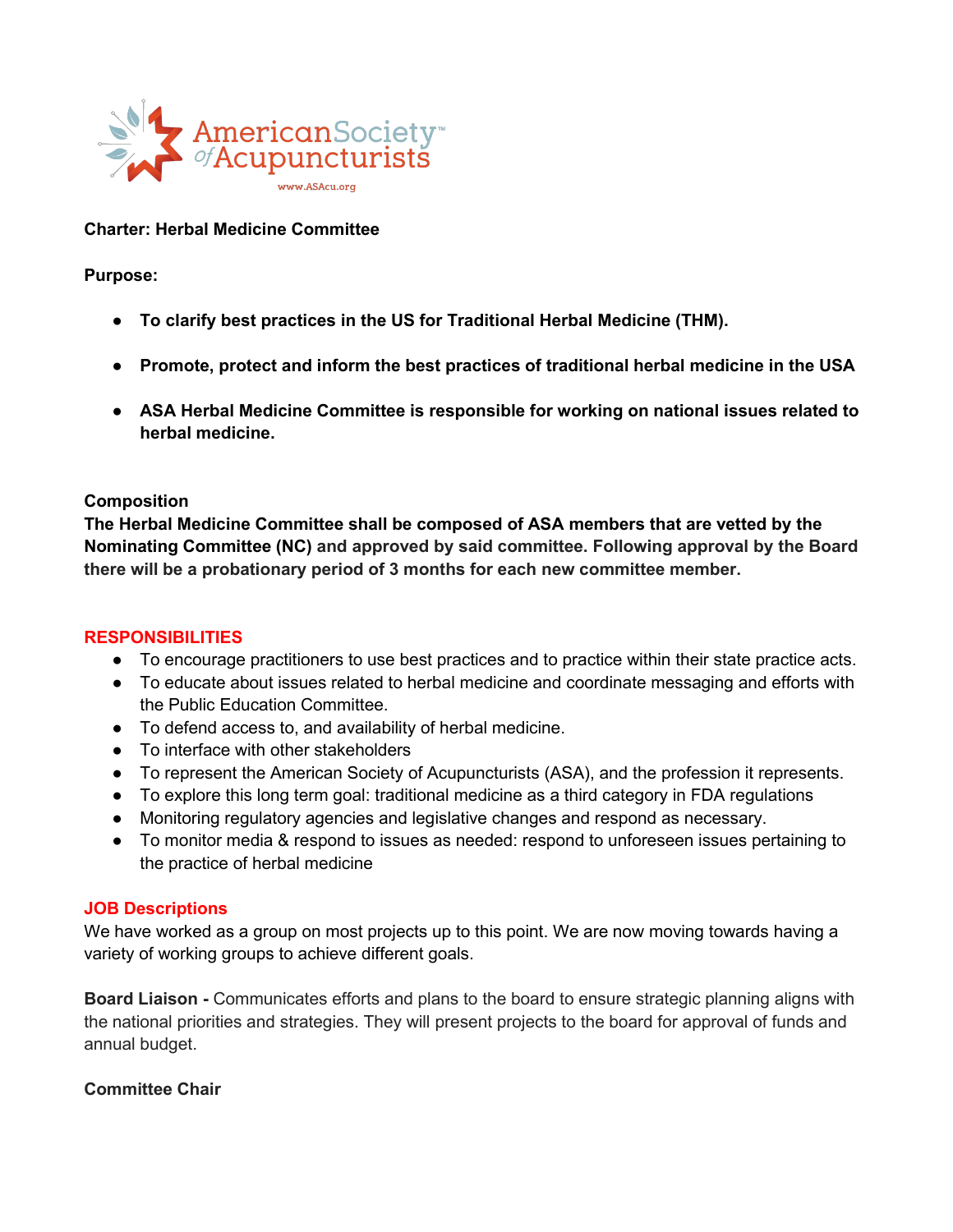Organize and run the monthly meetings. Prepare a monthly report and send it to the board. Ensure project deadlines are met.

## **Committee Members**

Responsibilities:

Monthly meetings, generally for an hour. Preparatory reading or follow up actions are common and important for the committee to be successful.

Ability to take initiative along with the drive to see projects through to completion.

Accepting of, and receptive to constructive criticism.

Agree that we are all working together for national goals and may need to set personal or state agendas aside.

Be able to follow through with commitments made in order to complete projects.

Take on other responsibilities as a member of a working group.

**Media response working group;** to survey mainstream media and respond appropriately.

- Build an organized online resource document which contains:
- Common misinformation that has been spread before
- Prepared responses for common misinformation
- Links to quality resources, documentation and statements
- Plug and play scripts for making online response comments
- Contact list of subject experts who can be alerted to specific issues
- Create a core team of responders. Responders will:
	- Collect and build resources listed above
	- Monitor news and social media feeds looking for issues
	- Network on social media asking for support to find issues
	- Have authority to respond quickly on behalf of the ASA
	- Will coordinate with each other to formulate additional responses
	- Will document all online responses for review by the ASA board

**Strategies** 

- Request from community submissions of best comment responses and resources
- Request links to sites that commonly have bad info, like Forbes, etc.
- Create categories of problem comments:
	- Endangered species
	- Evidence based medicine
	- Everything is an aphrodisiac….
	- MLM marketing
	- Common myths
		- Inappropriate use of science testing- wrong evaluation used= bad info

**Liaison(s)** to: Regulatory agencies such as; FDA/ DEA, FTC, DSHEA, FDA Tariffs Other stakeholders such as, but not limited to;

American Herbal Products Association (AHPA) attend semi-annual Chinese Herbal Product Committee meetings and invite AHPA to attend ASA CHM meetings.